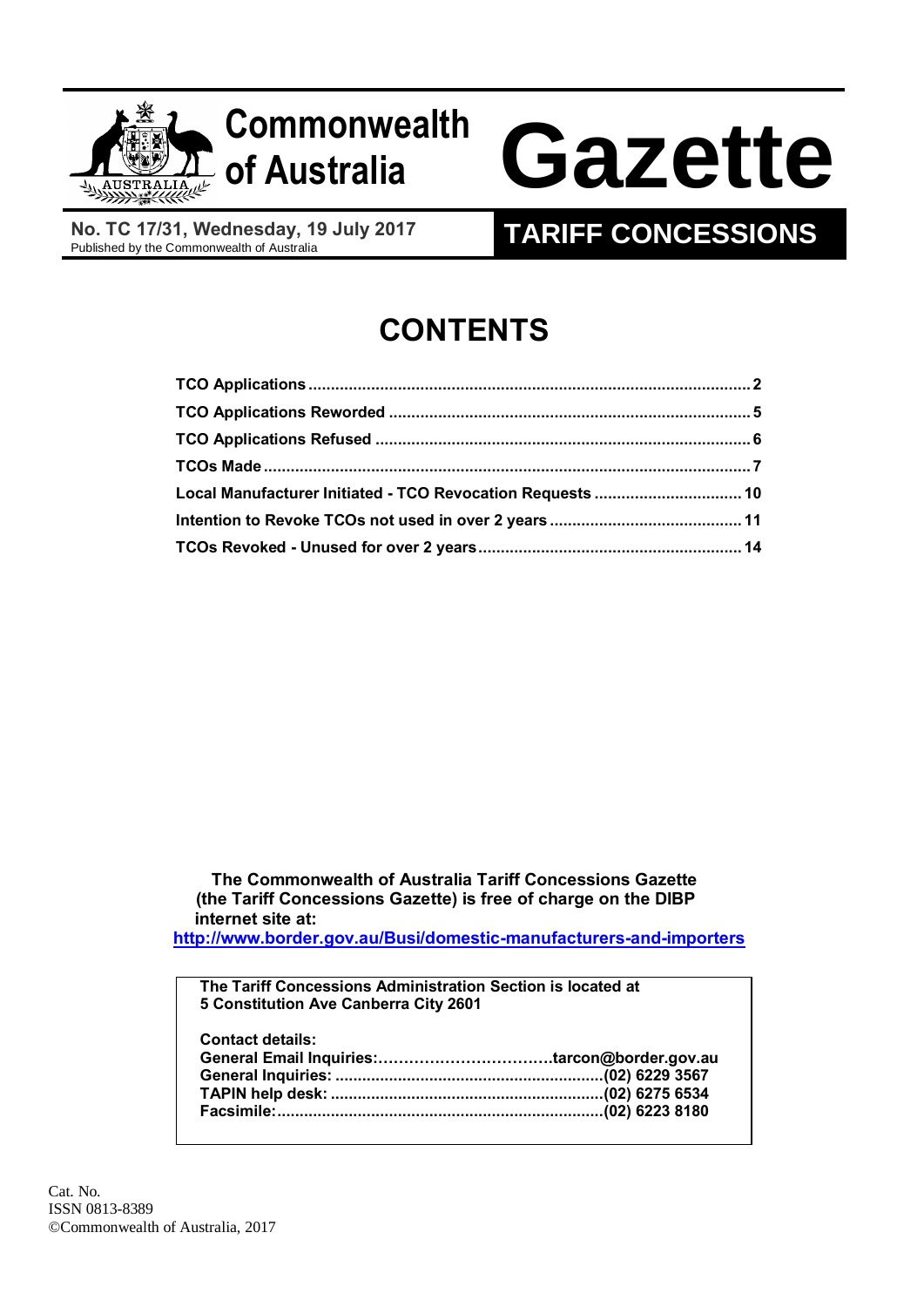#### <span id="page-1-0"></span>**CUSTOMS ACT 1901 - NOTICE PURSUANT TO SECTION 269K(1) - APPLICATIONS MADE FOR TARIFF CONCESSION ORDERS**

Applications have been lodged for Tariff Concession Orders for the goods described in the following TABLE.

Australian manufacturers who wish to contest the granting of a Tariff Concession Order for the goods described are invited to lodge a submission in writing in an approved form. Submissions must be lodged within 50 days of the date of publication of this Notice.

The operative date (Op.) and TC reference number follow the description of goods.

To assist local manufacturers, the use(s) to which the goods can be put follow the description of goods.

Objections to the making of TCO submission forms are available at

<http://www.border.gov.au/Forms/Documents/b444.pdf>

Contact: Email tarcon@border.gov.au

THE TABLE

|            | Description of Goods including the<br>Customs Tariff Classification                                                                                                                                                                                                                                                                                  |                | Schedule 4 Item Number<br>General Duty Rate |
|------------|------------------------------------------------------------------------------------------------------------------------------------------------------------------------------------------------------------------------------------------------------------------------------------------------------------------------------------------------------|----------------|---------------------------------------------|
| 8413.70.90 | PUMPS, CENTRIFUGAL, inline, with OR without a mechanical seal,<br>having ALL of the following:<br>(a) fitted to multi speed canned electrical motor;<br>(b) inlet AND outlet connection thread NOT greater than 32 mm;<br>(c) liquid temperature range NOT less than -10 degrees<br>celsius and NOT greater than 110 degrees celsius<br>Op. 28.06.17 | $-$ TC 1768383 | 50                                          |
|            | Stated Use:<br>Circulation of non-corrosive, non-viscous liquids in closed loop<br>pipework installations                                                                                                                                                                                                                                            |                |                                             |
|            | Applicant: AUSTIN INTERNATIONAL TRADE SERVICES PTY LTD                                                                                                                                                                                                                                                                                               |                | $5\%$                                       |
| 8419.81.90 | BLANCHERS, ASEPTIC DICED FRUIT, including ALL of the following:<br>(a) infeed bar elevator;<br>(b) blancher;<br>(c) vibrating separator                                                                                                                                                                                                              |                | 50                                          |
|            | Op. 22.06.17                                                                                                                                                                                                                                                                                                                                         | $-$ TC 1765838 |                                             |
|            | Stated Use:<br>For the blanching of diced fruit                                                                                                                                                                                                                                                                                                      |                |                                             |
|            | Applicant: SPC ARDMONA OPERATIONS LIMITED                                                                                                                                                                                                                                                                                                            |                | 5%                                          |
| 8419.81.90 | STERILISERS, DICED FRUIT, including ALL of the following:<br>$(a)$ pumps;<br>(b) flow meter;<br>(c) ohmic heater:<br>(d) cleaner;<br>(e) aseptic tube cooler;<br>(f) insulated aseptic holding pipes;<br>(q) pneumatic diversion valves                                                                                                              |                | 50                                          |
|            | Op. 22.06.17                                                                                                                                                                                                                                                                                                                                         | $-$ TC 1765839 |                                             |
|            | Stated Use:<br>For the preparation and sterilisation of diced fruit mixtures                                                                                                                                                                                                                                                                         |                |                                             |
|            | Applicant: SPC ARDMONA OPERATIONS LIMITED                                                                                                                                                                                                                                                                                                            |                | 5%                                          |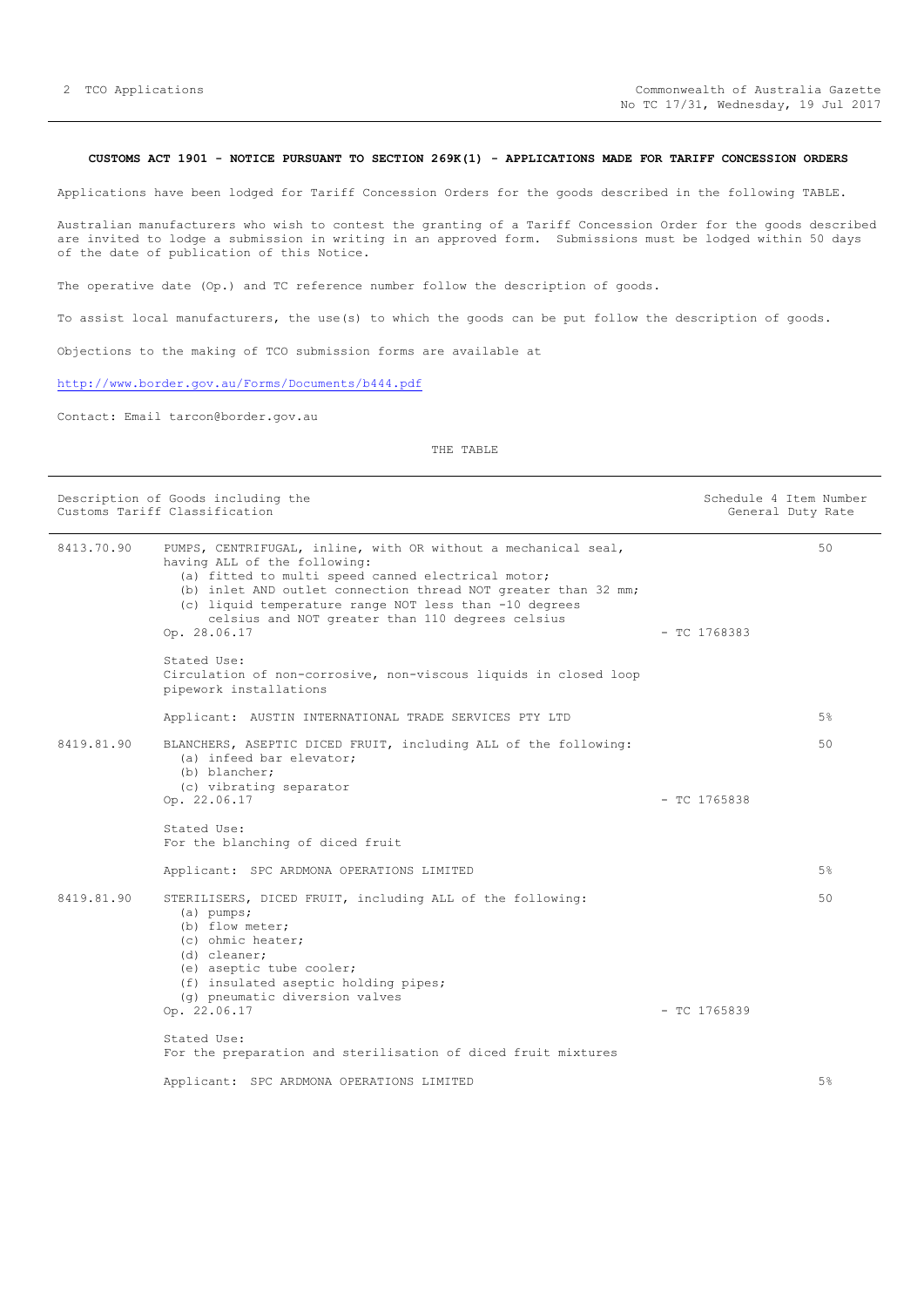|            | Description of Goods including the<br>Customs Tariff Classification                                                                                                                                                                                                                                                                                                                                                                                                                                                                                                                                                                                        |                | Schedule 4 Item Number<br>General Duty Rate |
|------------|------------------------------------------------------------------------------------------------------------------------------------------------------------------------------------------------------------------------------------------------------------------------------------------------------------------------------------------------------------------------------------------------------------------------------------------------------------------------------------------------------------------------------------------------------------------------------------------------------------------------------------------------------------|----------------|---------------------------------------------|
| 8428.90.00 | CORRUGATED PAPERBOARD HANDLING SYSTEM, programmable logic<br>controlled, including ALL of the following:<br>(a) conveyor belts;<br>(b) turning platforms;<br>(c) conveyors;<br>(d) motorised transfer cars with ground rails;<br>(e) control panels;<br>(f) motorised carton board stack pusher<br>Op. 19.06.17                                                                                                                                                                                                                                                                                                                                            | $-$ TC 1764817 | 50                                          |
|            | Stated Use:<br>To convey corrugated paperboard as part of packaging<br>manufacturing                                                                                                                                                                                                                                                                                                                                                                                                                                                                                                                                                                       |                |                                             |
|            | Applicant: OJI FIBRE SOLUTIONS (QLD) PTY LTD                                                                                                                                                                                                                                                                                                                                                                                                                                                                                                                                                                                                               |                | 5%                                          |
| 8428.90.00 | CORRUGATED PAPERBOARD HANDLING SYSTEM, programmable logic<br>controlled, including ALL of the following:<br>(a) manual AND/OR motorised carton board stack pusher;<br>(b) conveyor belts;<br>(c) conveyors, with OR without a pneumatic lifter;<br>(d) motorised roller chains;<br>(e) conveyor cross tables;<br>(f) motorised transfer cars with ground rails;<br>(g) control panels<br>Op. 19.06.17                                                                                                                                                                                                                                                      | $-$ TC 1764819 | 50                                          |
|            | Stated Use:                                                                                                                                                                                                                                                                                                                                                                                                                                                                                                                                                                                                                                                |                |                                             |
|            | To convey corrugated paperboard as part of packaging<br>manufacturing                                                                                                                                                                                                                                                                                                                                                                                                                                                                                                                                                                                      |                |                                             |
|            | Applicant: OJI FIBRE SOLUTIONS (QLD) PTY LTD                                                                                                                                                                                                                                                                                                                                                                                                                                                                                                                                                                                                               |                | 5%                                          |
| 8436.29.00 | POULTRY CARE AND EGG LAYING SYSTEM, unassembled, including<br>ALL of the following:<br>(a) motors;<br>(b) lighting;<br>(c) drinking lines with nipples;<br>(d) tilting floor egg laying nests;<br>(e) egg collection AND transport unit including collector<br>belts AND conveyors;<br>(f) elevators;<br>(g) feeding unit including feed bins AND flex augers AND<br>troughs;<br>(h) manure collection unit including belt conveyor;<br>$(i)$ perches;<br>$(j)$ doors;<br>$(k)$ panels;<br>(1) platforms;<br>(m) partitions;<br>(n) supports<br>Op. 19.06.17<br>Stated Use:<br>Facilitate the care of poultry and the production and collection<br>of eggs | $-$ TC 1763763 | 50                                          |
|            | Applicant: PATARKER PTY LTD                                                                                                                                                                                                                                                                                                                                                                                                                                                                                                                                                                                                                                |                | 5%                                          |
| 8474.10.00 | SCREENING AND RINSING MACHINES, ORE PROCESSING PLANT, including<br>ALL of the following:<br>(a) ore washer with adjustable spray bars;<br>(b) ore screen length NOT less 5 m AND width NOT less<br>than $1.5 m$ ;<br>(c) conveyors<br>Op. 19.06.17<br>Stated Use:<br>For the separation, sizing and rinsing of mineral ores such as                                                                                                                                                                                                                                                                                                                        | $-$ TC 1764319 | 50                                          |
|            | iron ore aggregate                                                                                                                                                                                                                                                                                                                                                                                                                                                                                                                                                                                                                                         |                |                                             |
|            | Applicant: ONESTEEL MANUFACTURING PTY LTD                                                                                                                                                                                                                                                                                                                                                                                                                                                                                                                                                                                                                  |                | 5%                                          |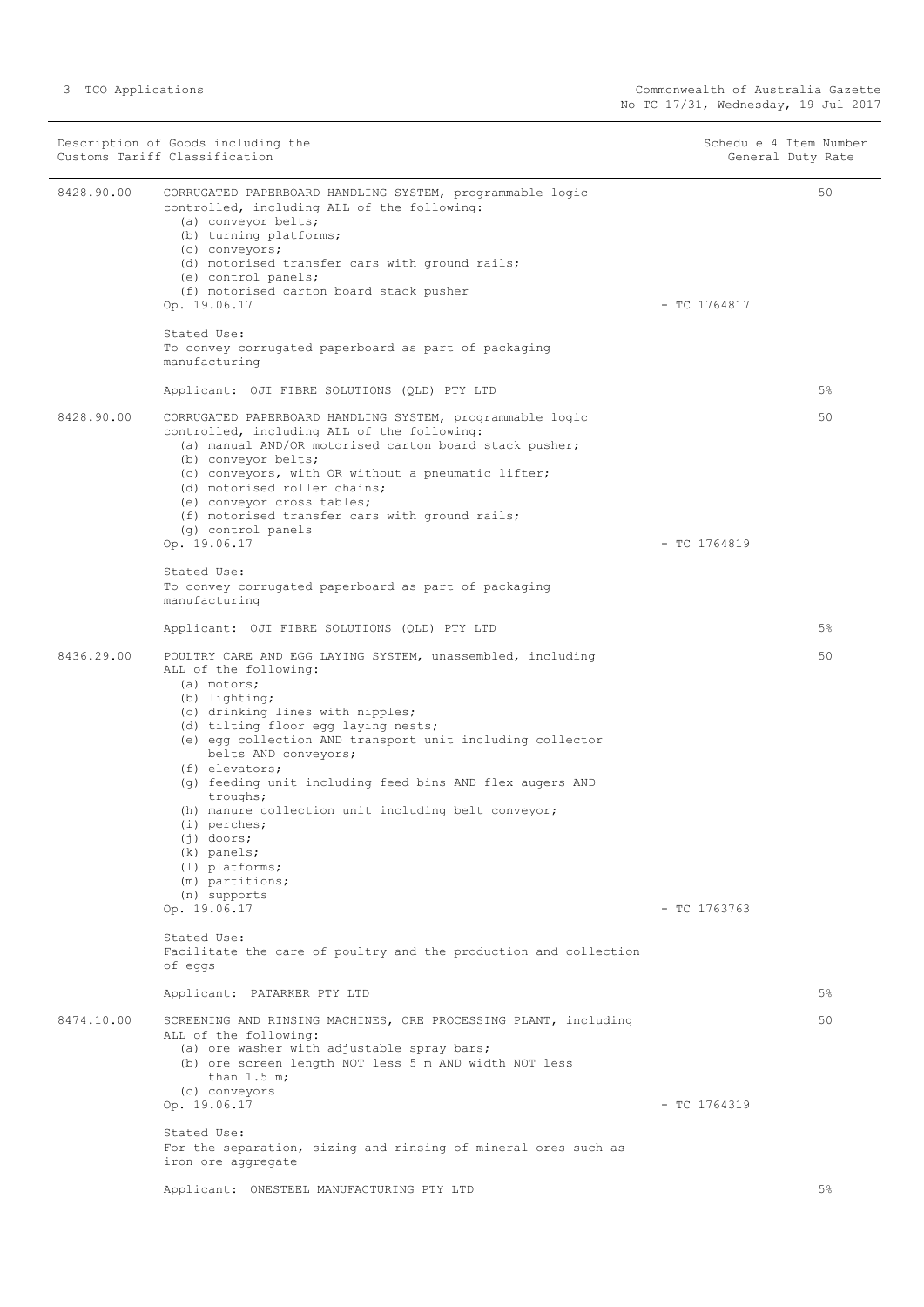| Description of Goods including the<br>Customs Tariff Classification |                                                                                                                                                                                                                                                                                                                                                                                                                                                                                                                                                                                                                                                                                                                     |                | Schedule 4 Item Number<br>General Duty Rate |
|---------------------------------------------------------------------|---------------------------------------------------------------------------------------------------------------------------------------------------------------------------------------------------------------------------------------------------------------------------------------------------------------------------------------------------------------------------------------------------------------------------------------------------------------------------------------------------------------------------------------------------------------------------------------------------------------------------------------------------------------------------------------------------------------------|----------------|---------------------------------------------|
| 8536.50.99                                                          | SWITCHES, remote controlled, having BOTH of the following:<br>(a) nominal operating voltage NOT greater than 240 VAC;<br>(b) maximum load NOT greater than 6 A<br>Op. 19.06.17                                                                                                                                                                                                                                                                                                                                                                                                                                                                                                                                      | $-$ TC 1763797 | 50                                          |
|                                                                     | Stated Use:<br>To enable the turning off or turning on of lights by remote<br>control                                                                                                                                                                                                                                                                                                                                                                                                                                                                                                                                                                                                                               |                |                                             |
|                                                                     | Applicant: SCHNEIDER ELECTRIC (AUSTRALIA) PTY LTD                                                                                                                                                                                                                                                                                                                                                                                                                                                                                                                                                                                                                                                                   |                | 5%                                          |
| 8544.49.20                                                          | POWER CONTROL CABLES, single OR multi-core electrical, having<br>ALL of the following:<br>(a) bare OR tin plated OR silver plated stranded copper<br>conductors;<br>(b) conductors insulated with cross linked polyolefin<br>copolymer;<br>(c) cross linked polyolefin copolymer external overall jacket;<br>(d) cross sectional diameter NOT less than 0.15 mm2 and NOT<br>greater than 400 mm2;<br>(e) operating temperature NOT less than -65 degrees celcius<br>and NOT greater than 150 degree celcius;<br>(f) operating voltage NOT less than 300 volts and NOT greater<br>than 1 000 volts,<br>with OR without ANY of the following:<br>(i) foil covers;<br>(ii) tape covers;<br>(iii) braided screen covers |                | 50                                          |
|                                                                     | Op. 30.06.17                                                                                                                                                                                                                                                                                                                                                                                                                                                                                                                                                                                                                                                                                                        | $-$ TC 1769524 |                                             |
|                                                                     | Stated Use:<br>Control signal and energy transmission for railway cabling,<br>automotive coil winding and solar power sectors in harsh<br>environments                                                                                                                                                                                                                                                                                                                                                                                                                                                                                                                                                              |                |                                             |
|                                                                     | Applicant: HUBER & SUHNER (AUSTRALIA) PTY LTD                                                                                                                                                                                                                                                                                                                                                                                                                                                                                                                                                                                                                                                                       |                | 5%                                          |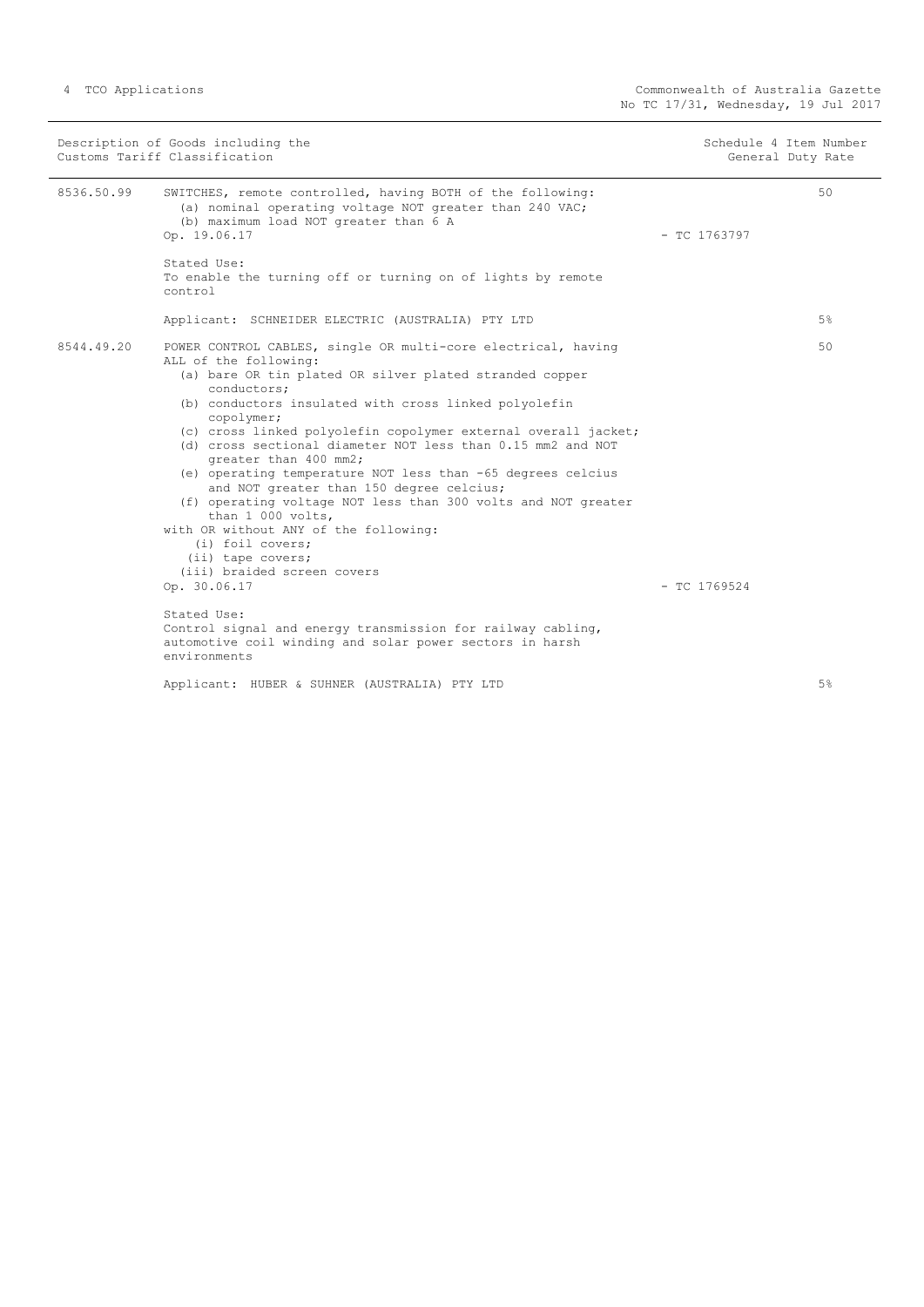#### **CUSTOMS ACT 1901**

#### <span id="page-4-0"></span>**NOTICE PURSUANT TO SECTION 269l(4B)(b) - PROPOSAL TO AMEND DESCRIPTION OF GOODS FOLLOWING AN OBJECTION SUBMISSION**

Amended description has been proposed for the Tariff Concession Order application shown in the following TABLE.

Australian manufacturers who consider that there are reasons why the Tariff Concession Order as proposed to be amended should not be made are invited to lodge a submission. Submissions must be lodged no later than 14 days after the publication of this Notice.

The operative date (Op.) and TC reference number follow the description of goods.

To assist local manufacturers, the use(s) to which the goods can be put follow the description of goods.

THE TABLE

Description of Goods including the Schedule 4 Item Number Customs Tariff Classification

| 8402.90.00 | PARTS, STEAM GENERATION BOILER, operating pressure NOT less than |                | 50 |
|------------|------------------------------------------------------------------|----------------|----|
|            | 4 000 kPa, steam capacity NOT less than 100 t/hr, being ANY of   |                |    |
|            | the following:                                                   |                |    |
|            | (a) furnace air cast nozzle;                                     |                |    |
|            | (b) air port rodders;                                            |                |    |
|            | (c) air registers with OR without air rodder assembly kits;      |                |    |
|            | (d) air duct subassembly kits with OR without air dumpers;       |                |    |
|            | (e) air duct access door;                                        |                |    |
|            | (f) tube assembly OR assembly kits, being ANY of the             |                |    |
|            | following:                                                       |                |    |
|            | (i) floors;                                                      |                |    |
|            | $(i)$ panels;                                                    |                |    |
|            | (iii) walls,                                                     |                |    |
|            | (q) air ports with OR without air rodder assembly kits;          |                |    |
|            | (h) furnace walls AND walls assembly kits;                       |                |    |
|            | $(i)$ pitot tube;                                                |                |    |
|            | $(i)$ thermoelement                                              |                |    |
|            | Op. 31.03.17                                                     | $-$ TC 1735661 |    |
|            | Stated Use:                                                      |                |    |
|            | Parts, steam boiler, fuelled by black liquor                     |                |    |
|            |                                                                  |                |    |

Applicant: AUSTRALIAN PAPER PTY LTD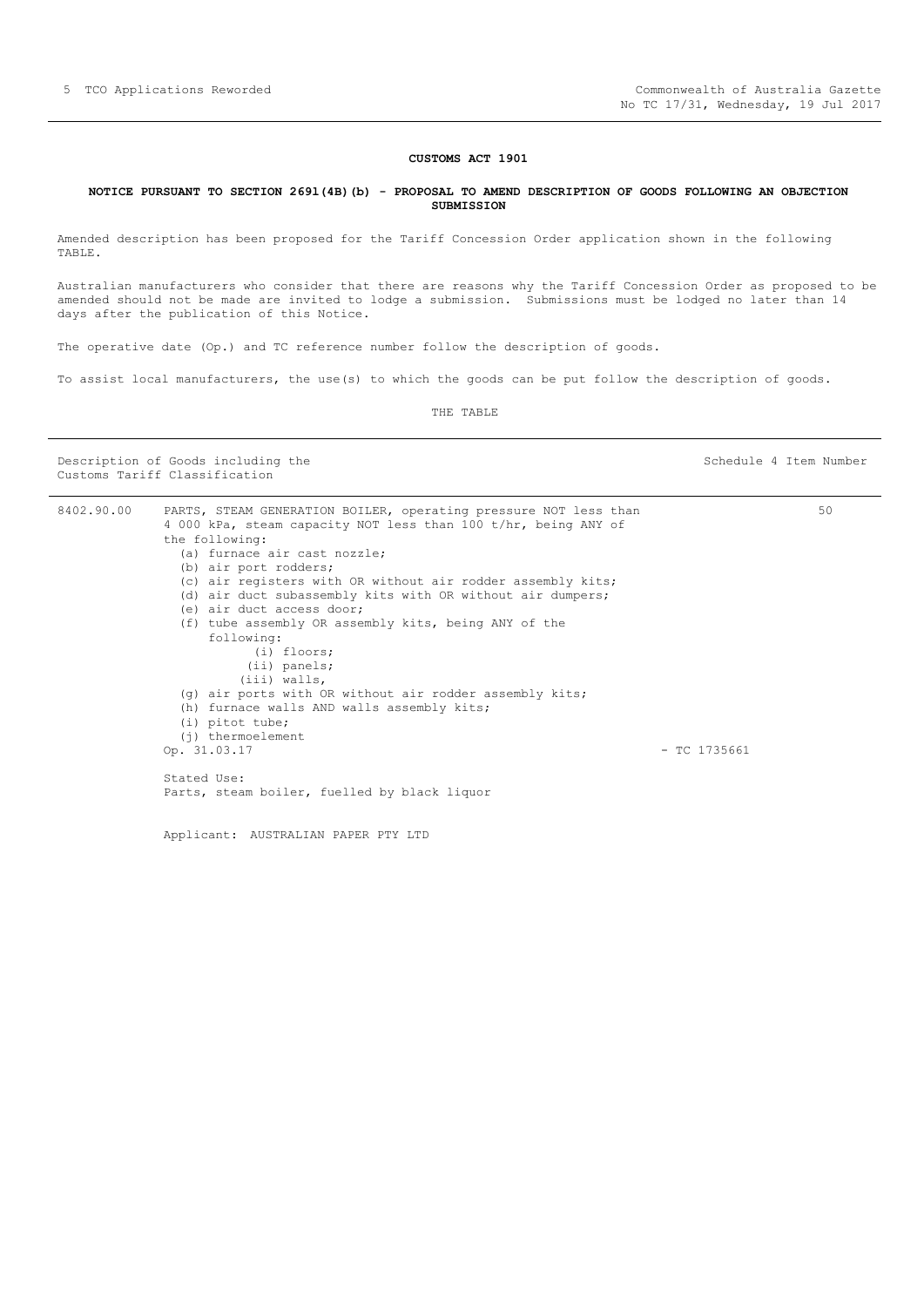### **CUSTOMS ACT 1901**

#### **NOTICE PURSUANT TO SECTION 269R(1) - APPLICATIONS FOR TARIFF CONCESSION ORDERS REFUSED**

<span id="page-5-0"></span>The application for the Tariff Concession Order for the goods described in the following TABLE has been refused.

THE TABLE

Description of Goods including the Schedule 4 Item Number (Schedule 4 Item Number Customs Tariff Classification

50

| 8474.90.00 | PARTS, GRINDING MACHINE, MINERAL ORE, being grinding roller<br>steel tyres, whether OR not assembled, with OR without tungsten<br>carbide centre studs AND/OR edge studs |                |
|------------|--------------------------------------------------------------------------------------------------------------------------------------------------------------------------|----------------|
|            | Op. 09.03.17<br>Reason for refusal:                                                                                                                                      | $-$ TC 1726937 |
|            | Substitutable goods produced in Australia in the ordinary course<br>of business by Hofmann Engineering, Bassendean, WA                                                   |                |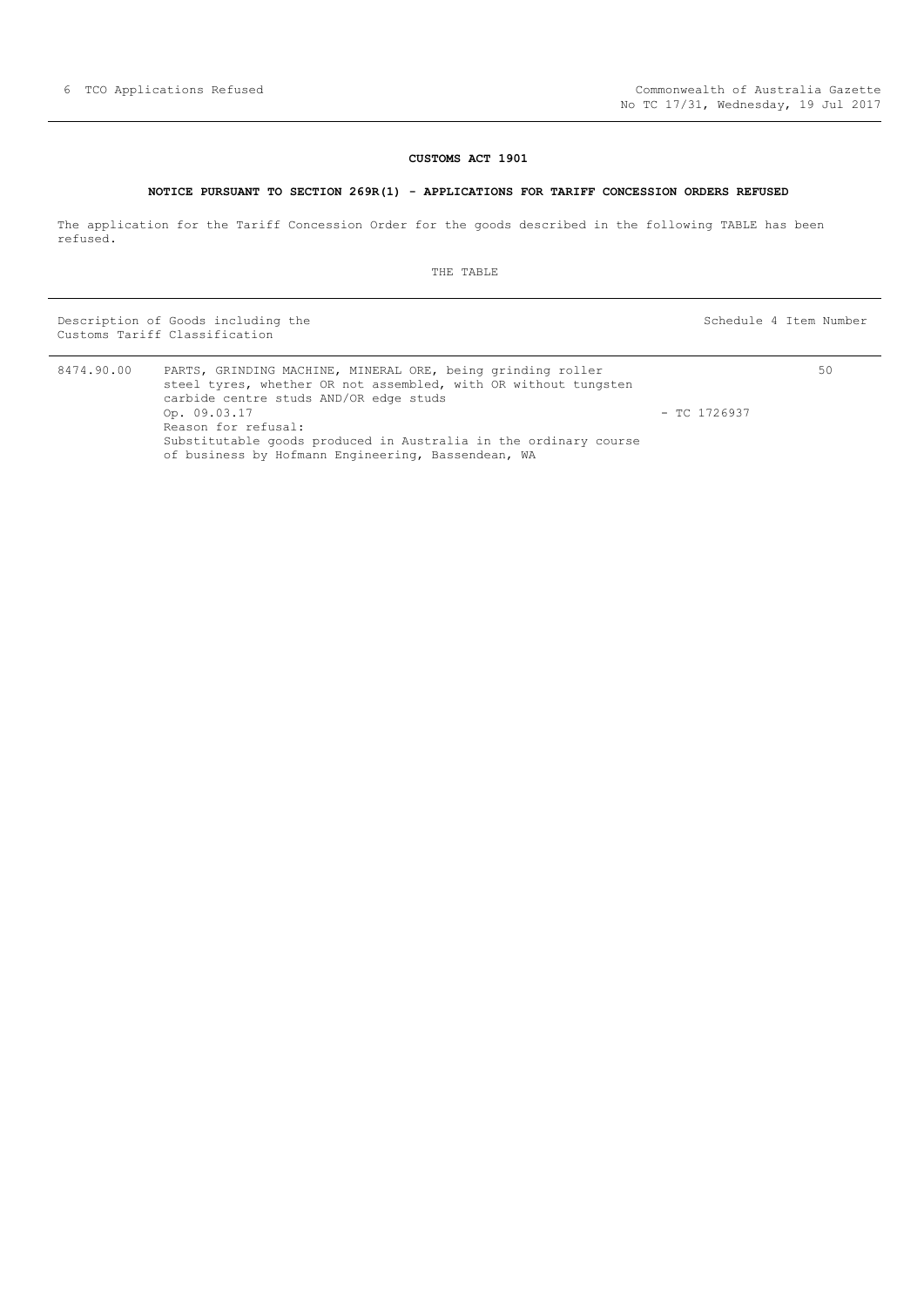#### **CUSTOMS ACT 1901 - NOTICE PURSUANT TO SECTION 269R(1) - TARIFF CONCESSION ORDERS MADE**

<span id="page-6-0"></span>Tariff Concession Orders have been made for the goods described in the following TABLE.

The operative date (Op.) and TC reference No. follow the description of goods. Local manufacturers of substitutable goods may request the revocation of TCOs at any time.

#### THE TABLE

Description of Goods including the Schedule 4 Item Number (Schedule 4 Item Number

Customs Tariff Classification 3214.10.00 RESINS, polyurethane, including ALL of the following: (a) polyurethane base; (b) polymeric isocyanate; (c) silica sand filler<br>Op.  $18.04.17$ Dec. date 17.07.17 - TC 1741297 50 3405.90.00 POLISH, METAL SURFACE, in liquid form Op. 11.04.17 Dec. date 17.07.17 - TC 1738872 50 3603.00.00 INITIATING UNITS, DETONATOR, electronic Op. 24.04.17 Dec. date 17.07.17 - TC 1743218 50 3808.93.00 HERBICIDES, having an active ingredient of pyroxasulfone Op. 19.04.17 Dec. date 17.07.17 - TC 1741298 50 3815.19.00 CATALYST, VANADIUM PENTOXIDE, daisy shape, having ALL of the following: (a) potassium promoter; (b) sodium promoter; (c) caesium promoter Op. 21.03.17 Dec. date 14.07.17 - TC 1730735 50 3816.00.00 MORTARS, REFRACTORY, magnesia based, having ALL of the following: (a) magnesium oxide (MgO) content NOT less than 50% and NOT greater than 55%; (b) calcium oxide (CaO) content NOT greater than 2.5%; (c) silicon dioxide (SiO2) content NOT greater than 1.5%; (d) iron(III) oxide (Fe2O3) content NOT less than 17% and NOT greater than 21%; (e) aluminium oxide (A12O3) content NOT less than 5% and NOT greater than 7.5%; (f) chromium(III) oxide (Cr2O3) content NOT less than 17.0% and NOT greater than 21% Op. 10.04.17 Dec. date 17.07.17 - TC 1738140 50 7607.20.00 FOIL, aluminium having a thickness NOT greater than 40 micron, coated on one side with a nitrocellulose primer AND coated on the other side with polyethylene OR polypropylene Op. 18.04.17 Dec. date 13.07.17 - TC 1741677 50 8203.20.00 PLIERS, being one OR more of ANY of the following: (a) combination pliers; (b) snipe nose side cutting pliers; (c) diagonal cutter; (d) high leverage diagonal cutter; (e) hightech water pump pliers; (f) ear clamp pliers; (g) electrical installation pliers; (h) farrier pincers; (i) glass breaking pincers; (j) mechanics pliers; (k) spring hose clamp pliers Dec. date 13.07.17 - TC 1738877 50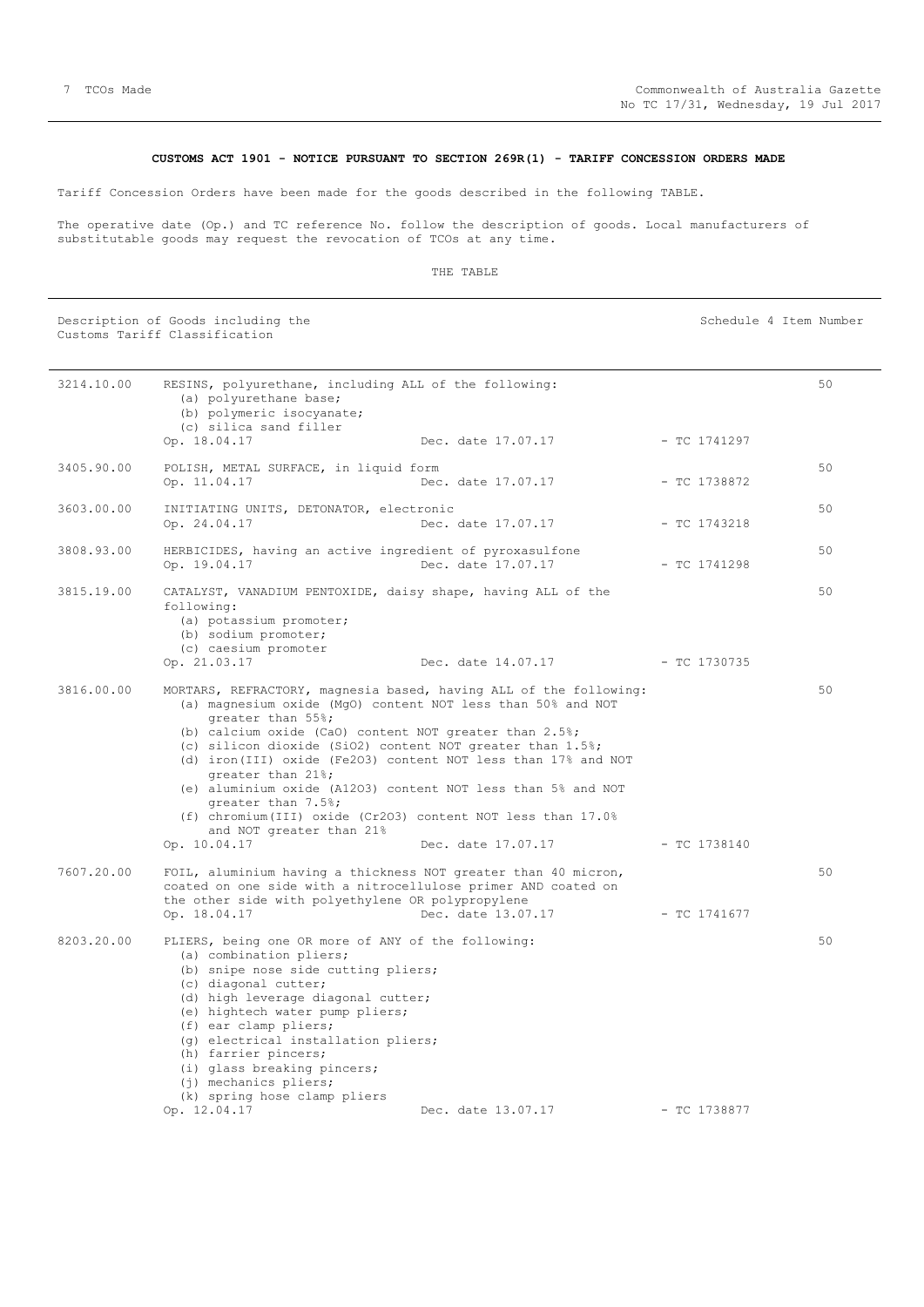Description of Goods including the Schedule 4 Item Number (Schedule 4 Item Number Customs Tariff Classification

÷.

| 8421.29.90 | SEPARATORS, OIL AND/OR GAS WELL EFFLUENT, three phase, whether<br>OR not trailer OR skid mounted, whether OR not assembled,<br>including ALL of the following:<br>(a) separator vessel;<br>(b) valves;<br>(c) pneumatic requlators;<br>(d) fluid vortex breaker;<br>(e) weir plate;<br>(f) mist extractor;<br>(q) flow meters;<br>(h) oil level controller;<br>$(i)$ pipework,<br>with OR without ANY of the following:<br>(i) fluid flow measurers:<br>(ii) debris outlet pipe;<br>(iii) deflector plate;<br>(iv) coalescing plates;<br>(v) foam breaker;<br>(vi) vortex generator<br>Op. 21.04.17 | Dec. date 17.07.17 | - TC 1742624   | 50 |
|------------|-----------------------------------------------------------------------------------------------------------------------------------------------------------------------------------------------------------------------------------------------------------------------------------------------------------------------------------------------------------------------------------------------------------------------------------------------------------------------------------------------------------------------------------------------------------------------------------------------------|--------------------|----------------|----|
|            |                                                                                                                                                                                                                                                                                                                                                                                                                                                                                                                                                                                                     |                    |                |    |
| 8422.30.90 | CLIPPING MACHINES, fibrous AND/OR collagen AND/OR plastic                                                                                                                                                                                                                                                                                                                                                                                                                                                                                                                                           |                    |                | 50 |
|            | sausage casing<br>Op. 04.04.17                                                                                                                                                                                                                                                                                                                                                                                                                                                                                                                                                                      | Dec. date 17.07.17 | - TC 1736225   |    |
| 8424.89.90 | WASHING MACHINES, FISH AND/OR FISH FILLET AND/OR DE-HEADED FISH<br>AND/OR GUTTED FISH, having ANY of the following:<br>(a) fish output capacity NOT less than 15 per minute and NOT<br>greater than 60 per minute;<br>(b) fish fillet output capacity NOT less than 20 per minute<br>and NOT greater than 40 per minute,<br>with OR without de-heading tables AND/OR belly rinsing pipes<br>AND/OR chemical dosing units AND/OR air blowers                                                                                                                                                         |                    |                | 50 |
|            | Op. 26.04.17                                                                                                                                                                                                                                                                                                                                                                                                                                                                                                                                                                                        | Dec. date 17.07.17 | - TC 1743246   |    |
| 8428.90.00 | SILO EXTRACTORS, WOOD CHIP<br>Op. 24.04.17                                                                                                                                                                                                                                                                                                                                                                                                                                                                                                                                                          | Dec. date 17.07.17 | - TC 1743222   | 50 |
| 8436.80.90 | WOOD BRANCH CUTTING MACHINES, including ALL of the following:<br>(a) inlet hopper;<br>(b) belt conveyor;<br>(c) cut wood bagging frame<br>Op. 20.04.17                                                                                                                                                                                                                                                                                                                                                                                                                                              | Dec. date 17.07.17 | $-$ TC 1742144 | 50 |
| 8479.89.90 | TROLLIES, MILITARY TANK TARGET HOLDING AND MOVING, rail mounted,<br>self-propelled, including ALL of the following:<br>(a) diesel engine;<br>(b) remote controls;<br>(c) target panel holder,<br>with OR without wooden OR metal target panels<br>Op. 24.04.17                                                                                                                                                                                                                                                                                                                                      | Dec. date 17.07.17 | $-$ TC 1742625 | 50 |
| 8479.90.90 | PARTS, PELLETING AND/OR GRINDING, FOREST RESIDUE PELLET<br>MANUFACTURING PLANT, being ANY of the following:<br>$(a)$ dies;<br>(b) quide plate;<br>(c) hammer mill beater;<br>(d) hydraulic nut;<br>(e) lubricant distributor;<br>(f) mixer paddle;<br>(q) roller heads;<br>(h) scraper;<br>(i) wiper<br>Op. 18.04.17                                                                                                                                                                                                                                                                                | Dec. date 17.07.17 | $-$ TC 1741296 | 50 |
|            |                                                                                                                                                                                                                                                                                                                                                                                                                                                                                                                                                                                                     |                    |                |    |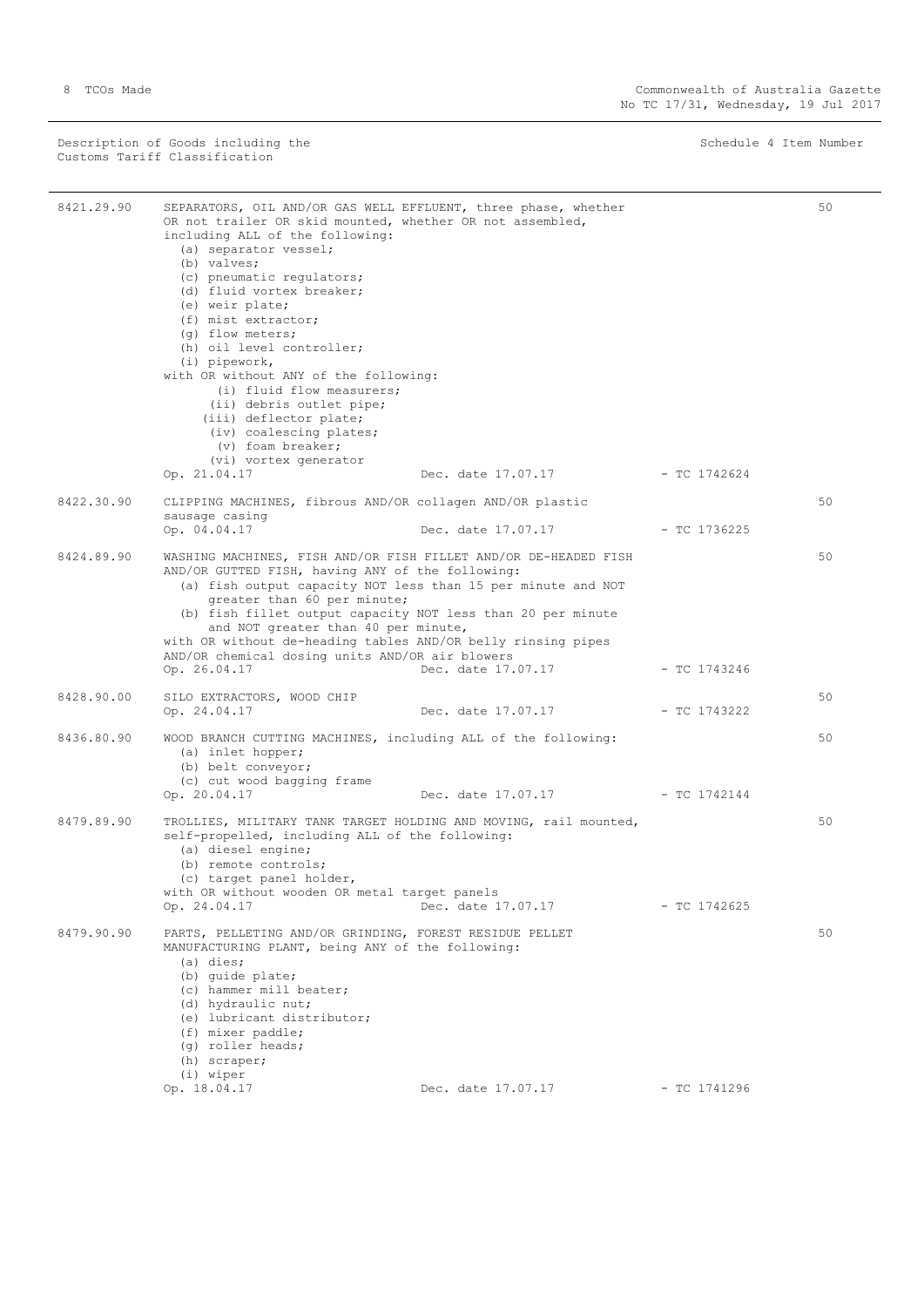Description of Goods including the Schedule 4 Item Number (Schedule 4 Item Number Customs Tariff Classification

| 8504.50.90 | REACTORS, AIR CORE, dry type, rated voltage NOT less than 11kv<br>and NOT greater than 275kv being any of the following:<br>(a) current limiting;<br>(b) harmonic filter;<br>(c) shunt<br>Op. 26.04.17                                                                      | Dec. date $17.07.17$ - TC 1743609                                                    |                | 50 |
|------------|-----------------------------------------------------------------------------------------------------------------------------------------------------------------------------------------------------------------------------------------------------------------------------|--------------------------------------------------------------------------------------|----------------|----|
| 8716.39.00 | TRAILER, PRECAST CONCRETE INLOADER, having ALL of the following:<br>(a) three axles;<br>(b) self-loading AND unloading;<br>(c) width NOT greater than 2 480 mm;<br>(d) base height NOT greater than 360 mm;<br>(e) load restraint hydraulic clamping system<br>Op. 24.04.17 | Dec. date 13.07.17                                                                   | $-$ TC 1743221 | 50 |
| 9402.90.00 | OPERATING TABLES, ROBOTIC SURGERY, tilting, remote controlled,<br>including BOTH of the following:<br>(a) transfer board;<br>(b) component cart<br>Op. 06.04.17                                                                                                             | Dec. date 17.07.17 - TC 1737475                                                      |                | 50 |
| 9506.99.90 | SQUASH BALL MACHINE, having ALL of the following:<br>(b) ball capacity NOT greater than 60 balls;<br>(c) ball propulsion NOT greater than 170km/h<br>Op. 08.05.17                                                                                                           | (a) AC power NOT less than 110VAC and NOT greater than 230VAC;<br>Dec. date 17.07.17 | $-$ TC 1747421 | 50 |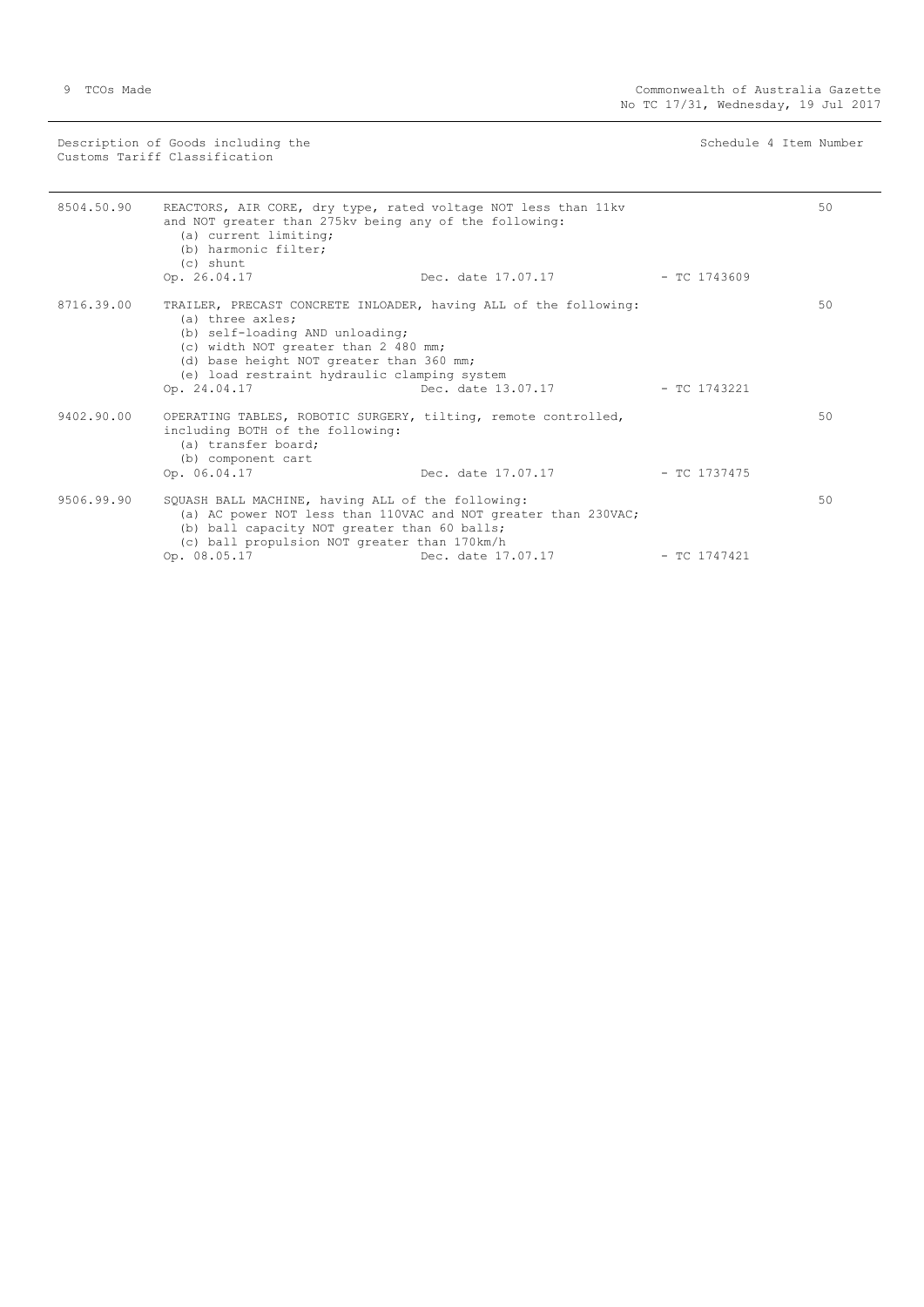### **NOTIFICATION OF AN AUSTRALIAN INDUSTRY REVOCATION REQUEST - SECTION 269SC(1A) CUSTOMS ACT**

<span id="page-9-0"></span>Applications have been lodged for revocation of the Tariff Concession Orders set out in the following TABLE.

The Lodgement Request Date shown in the table below is the intended revocation date for the Tariff Concession Order which will take effect should the application for revocation be successful.

Importations not covered by in-transit provisions may be subject to post action as any decision to revoke an order is backdated to the date of request for revocation.

| n.<br>.<br>п |
|--------------|
|              |

|            | Description of Goods including the<br>Customs Tariff Classification                                                                                                                                                                                                                                                                                              |                    | Schedule 4 Item Number<br>Lodgement Request Date |                |
|------------|------------------------------------------------------------------------------------------------------------------------------------------------------------------------------------------------------------------------------------------------------------------------------------------------------------------------------------------------------------------|--------------------|--------------------------------------------------|----------------|
| 3904.10.00 | POLYVINYL CHLORIDE, having ALL of the following:<br>(a) mean granular size NOT less than 100 microns and NOT greater<br>than 200 microns:<br>(b) granular size minimum 95% by volume NOT less than 50 microns<br>and NOT greater than 300 microns;<br>(c) K-value complying with ISO 1628-2: 1998 of NOT less than 55<br>and NOT greater than 80<br>Op. 07.10.16 | Dec. date 13.02.17 | $-$ TC 1657757                                   | 50<br>12.07.17 |
| 8702.10.10 | BUSES, AERODROME APRON, having ALL of the following:<br>(a) gross vehicle weight greater than 3.5 tonne;<br>(b) minimum passenger capacity of 90;<br>(c) vehicle width greater than 2.5 metres<br>Op. 11.05.10                                                                                                                                                   | Dec. date 08.07.10 | $-$ TC 1030466                                   | 50<br>12.07.17 |
| 8702.10.10 | BUSES, having ALL of the following:<br>(a) front mounted engine;<br>(b) $4 \times 2$ wheel drive;<br>(c) gross vehicle weight exceeding 3.5 t;<br>(d) seating capacity (including driver) NOT greater than 25;<br>(e) vehicle width (excluding mirrors) NOT greater than 2.10 m<br>Op. 15.08.11                                                                  | Dec. date 07.11.11 | $-$ TC 1127455                                   | 50<br>12.07.17 |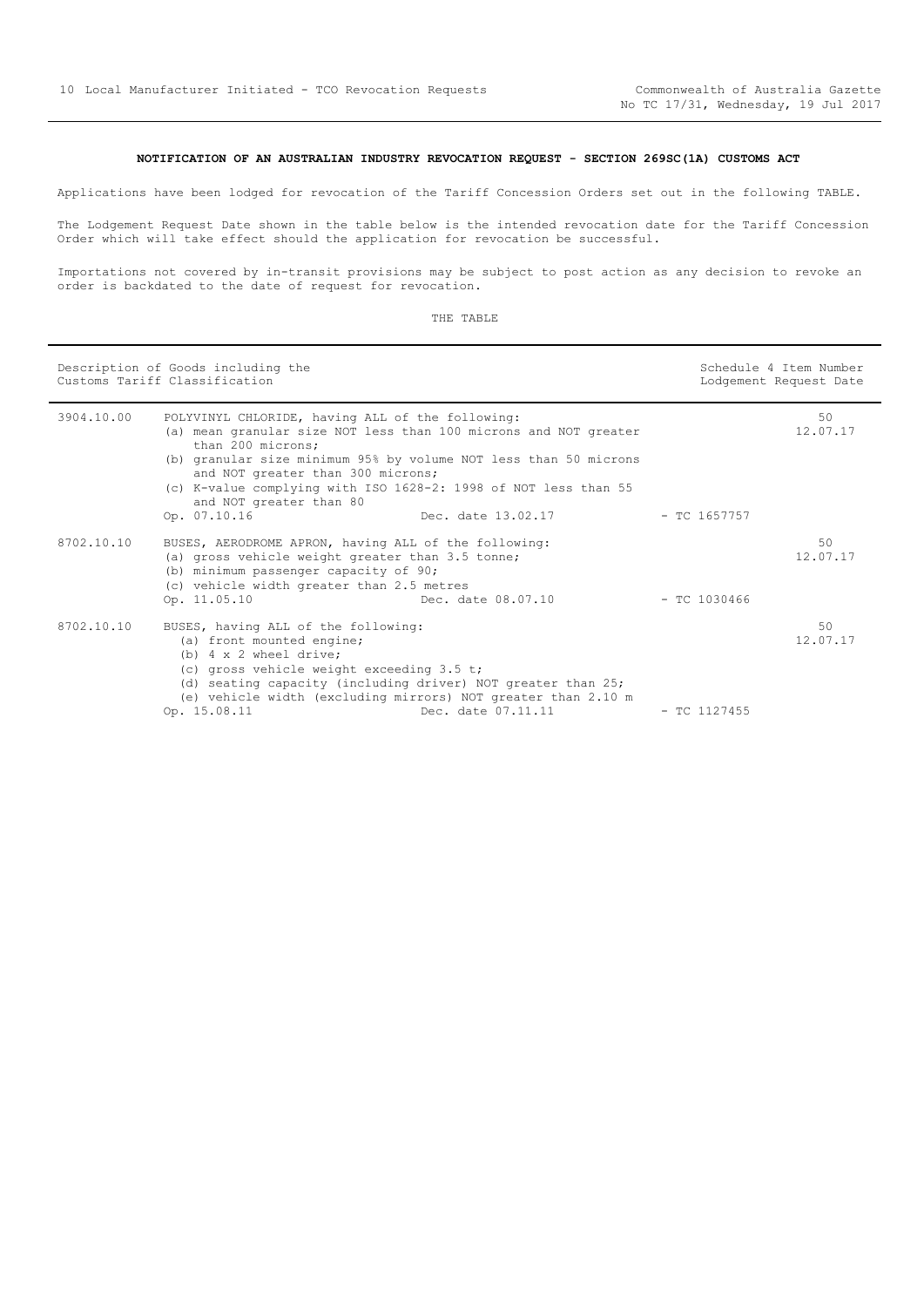#### **TARIFF CONCESSION ORDERS (TCOs) NOT USED IN THE PREVIOUS 2 YEARS**

<span id="page-10-0"></span>The Comptroller-General of Customs is satisfied that the CTCOs and TCOs listed in the table below are no longer required because, in the 2 years preceding the day of this notice, they have not been quoted in an import declaration to secure a concessional rate of duty.

From Thursday, 17 August 2017, it is intended to take action to revoke these Orders under subsection 269SD (1A) of the Customs Act 1901. In accordance with subsection 269SG (2) of the Customs Act 1901, in transit provisions shall apply. If revoked, the expected date of effect will be 16 August 2017.

Interested parties are invited to provide, by close of business, Wednesday 16 August 2017, written reasons why an Order should NOT be revoked.

Please advise if any of the Orders listed below have been quoted on an import declaration.

If a request is made to retain an Order used for the granting of a Determination, please specify the Determination and the linked Item number to enable mapping to the Order and its scope.

#### THE TABLE

| Tariff<br>Classification | Description                        |                                                                                                                                                                                                                                                                                                                                                                          | Concession Number |  |
|--------------------------|------------------------------------|--------------------------------------------------------------------------------------------------------------------------------------------------------------------------------------------------------------------------------------------------------------------------------------------------------------------------------------------------------------------------|-------------------|--|
| 2918.99.00               | PARA-ETHOXY ETHYL BENZOATE         |                                                                                                                                                                                                                                                                                                                                                                          |                   |  |
|                          | Op. 01.01.07                       | Dec. date 06.11.06 - TC 0614015                                                                                                                                                                                                                                                                                                                                          |                   |  |
| 3808.91.90               | carboxylate;<br>related compounds; | EAR TAGS, INSECTICIDE, plastic, having ALL of the following:<br>(a) $10\%$ by weight of s-cyano (3-phenoxyphenyl) methyl $(+/-)$<br>cis/trans 3-(2,2-dichloroethenyl)-2,2 dimethylcyclopropane-<br>(b) 20% by weight of piperonyl butoxide, technical minimum 80%<br>(butylcarbityl) (6-propylpiperonyl) ether and maximum 20%<br>(c) 70% by weight of inert ingredients |                   |  |
|                          | Op. 01.01.07                       | Dec. date 07.11.06                                                                                                                                                                                                                                                                                                                                                       | $-$ TC 0614049    |  |
| 3816.00.00               |                                    | MIXES, RAMMING, CARBON, having BOTH of the following:<br>(a) graphite content NOT less than 75%;<br>(b) coal tar content NOT less than 15%                                                                                                                                                                                                                               |                   |  |
|                          |                                    | Op. 18.12.06 Dec. date 09.03.07 - TC 0619997                                                                                                                                                                                                                                                                                                                             |                   |  |
| 3903.90.00               |                                    | SOLUTIONS, SODALITE SCALE INHIBITOR, styrene polymer                                                                                                                                                                                                                                                                                                                     |                   |  |
|                          | Op. 20.11.06                       | Dec. date 09.02.07    - TC 0618627                                                                                                                                                                                                                                                                                                                                       |                   |  |
| 6902.20.00               | (e) ceramic bond                   | BRICKS AND/OR SHAPES, REFRACTORY, FIRED, INSULATING, BLAST<br>FURNACE HOT BLAST OR BUSTLE MAIN, having ALL of the following:<br>(a) alumina (Al2O3) content NOT less than 43%;<br>(b) silica (SiO2) content NOT less than 43%;<br>(c) ferrous oxide (Fe2O3) NOT greater 1.4%;<br>(d) bulk density NOT greater than $1.0$ g/cm3;                                          |                   |  |
|                          | Op. 12.12.06                       | Dec. date 09.03.07                                                                                                                                                                                                                                                                                                                                                       | $-$ TC 0619682    |  |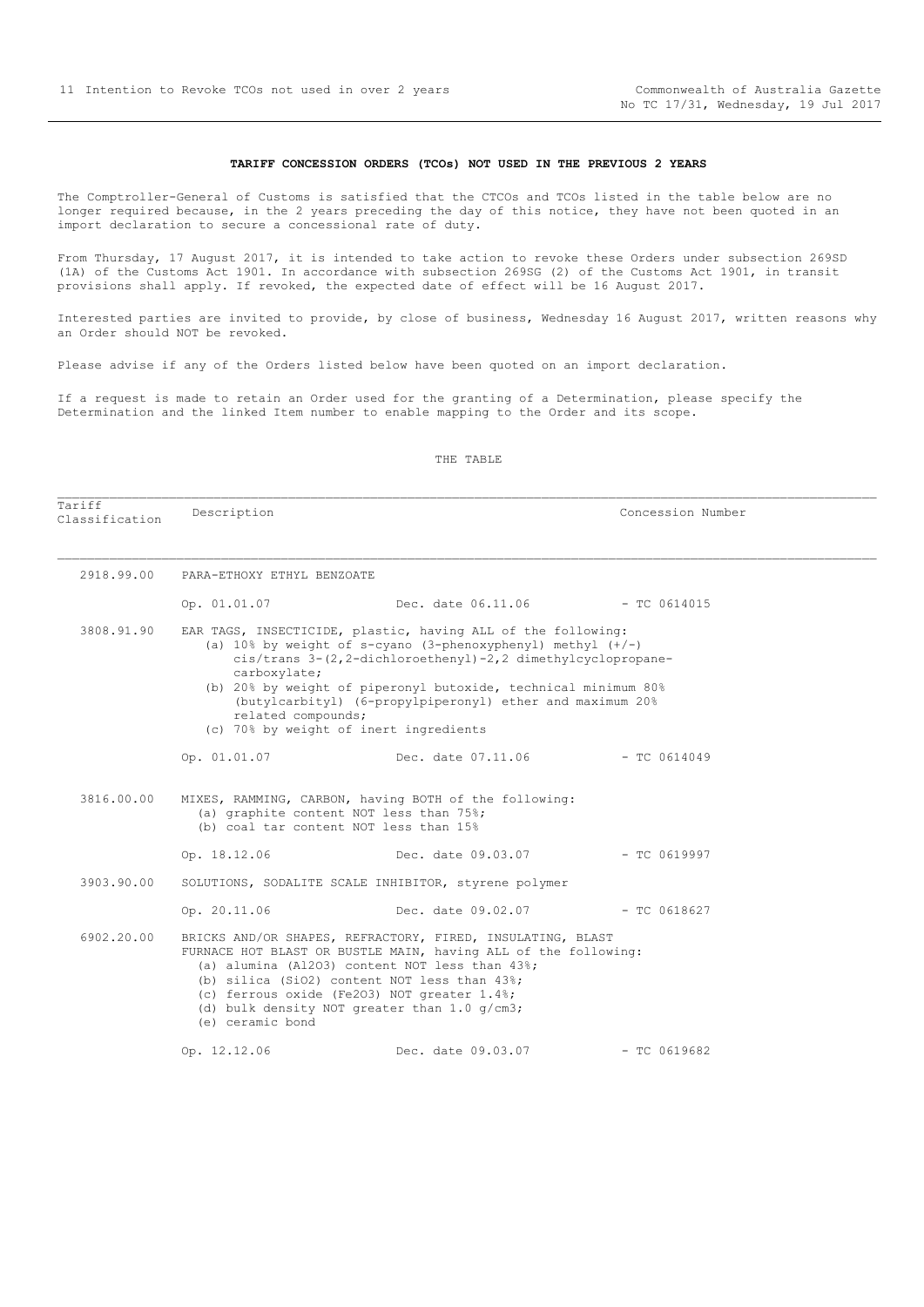| 6902.90.00 | the following:<br>(a) graphite content NOT less than 15%;<br>(b) anthracite content NOT less than 70%;<br>than $25$ %;<br>greater than 45 MPa;<br>than 15 MPa; | BRICKS AND/OR SHAPES, REFRACTORY, BLAST FURNACE, having ALL of<br>(c) apparent porosity NOT less than 15% but NOT greater<br>(d) cold crushing strength NOT less than 20 MPa but NOT<br>(e) modulus of rupture NOT less than 7 MPa but NOT greater<br>(f) bulk density NOT less than 1.0% but NOT greater than 2.5% |                |
|------------|----------------------------------------------------------------------------------------------------------------------------------------------------------------|---------------------------------------------------------------------------------------------------------------------------------------------------------------------------------------------------------------------------------------------------------------------------------------------------------------------|----------------|
|            | Op. 18.12.06                                                                                                                                                   | Dec. date 09.03.07 - TC 0619971                                                                                                                                                                                                                                                                                     |                |
| 8413.81.10 | BOTH of the following:<br>(a) liquid metal pumps;<br>(b) inductor cooling primary circuits                                                                     | STIRRERS, SIDE CHANNEL, MELTING AND CASTING FURNACE, comprising                                                                                                                                                                                                                                                     |                |
|            | Op. 04.08.06                                                                                                                                                   | Dec. date 20.10.06                                                                                                                                                                                                                                                                                                  | - TC 0613058   |
|            | 8414.80.20 BLOWERS, ROTARY, LIME KILN                                                                                                                          |                                                                                                                                                                                                                                                                                                                     |                |
|            | Op. 01.06.06 Dec. date 25.08.06                                                                                                                                |                                                                                                                                                                                                                                                                                                                     | - TC 0610311   |
|            | 8418.69.00 CHILLERS, X-RAY THICKNESS GAUGE                                                                                                                     |                                                                                                                                                                                                                                                                                                                     |                |
|            | Op. 26.07.06                                                                                                                                                   | Dec. date 13.10.06 - TC 0612478                                                                                                                                                                                                                                                                                     |                |
| 8419.81.90 | (a) breaders;<br>(b) applicators;<br>(c) mixers;<br>(d) fryer;<br>(e) oven;<br>(f) spiral freezer                                                              | LINES, COOKING, POULTRY MEAT, comprising ALL of the following:                                                                                                                                                                                                                                                      |                |
|            | Op. 14.12.06                                                                                                                                                   | Dec. date 09.03.07                                                                                                                                                                                                                                                                                                  | $-$ TC 0619718 |
| 8419.89.90 | DEHUMIDIFIERS, PHARMACEUTICAL ENCAPSULATION LINE                                                                                                               |                                                                                                                                                                                                                                                                                                                     |                |
|            | Op. 23.11.06                                                                                                                                                   | Dec. date 02.03.07                                                                                                                                                                                                                                                                                                  | $-$ TC 0618826 |
| 8438.20.00 | COLD STAMPERS, comprising ALL of the following:<br>(a) exchangeable die sets;                                                                                  |                                                                                                                                                                                                                                                                                                                     |                |
|            | (b) cooling systems;<br>(c) drives;<br>(d) drip trays;<br>(e) air conditioning systems                                                                         |                                                                                                                                                                                                                                                                                                                     |                |
|            | Op. 01.12.06                                                                                                                                                   | Dec. date 02.03.07                                                                                                                                                                                                                                                                                                  | $-$ TC 0619262 |
| 8438.80.00 | controlled, comprising ALL of the following:<br>(a) water and syrup/concentrate blenders;<br>(b) brix density sensors;<br>(c) flow meters;                     | BLENDERS AND CARBONATORS, SOFT DRINK, programmable logic<br>(d) integrated vortex edge carbonation injector nozzles                                                                                                                                                                                                 |                |
|            | Op. 18.12.06                                                                                                                                                   | Dec. date 09.03.07                                                                                                                                                                                                                                                                                                  | $-$ TC 0619783 |
| 8479.89.90 | PARTS, SYNCHROTRON BEAMLINE, being mirror manipulators                                                                                                         |                                                                                                                                                                                                                                                                                                                     |                |
|            | Op. 20.12.06                                                                                                                                                   | Dec. date 16.03.07                                                                                                                                                                                                                                                                                                  | $-$ TC 0620001 |
| 8479.89.90 | the following:<br>(a) vibroflots;<br>(b) hydraulic power packs;<br>(c) water jetting pumps                                                                     | SYSTEMS, SOIL DENSIFICATION AND REINFORCEMENT, comprising ALL of                                                                                                                                                                                                                                                    |                |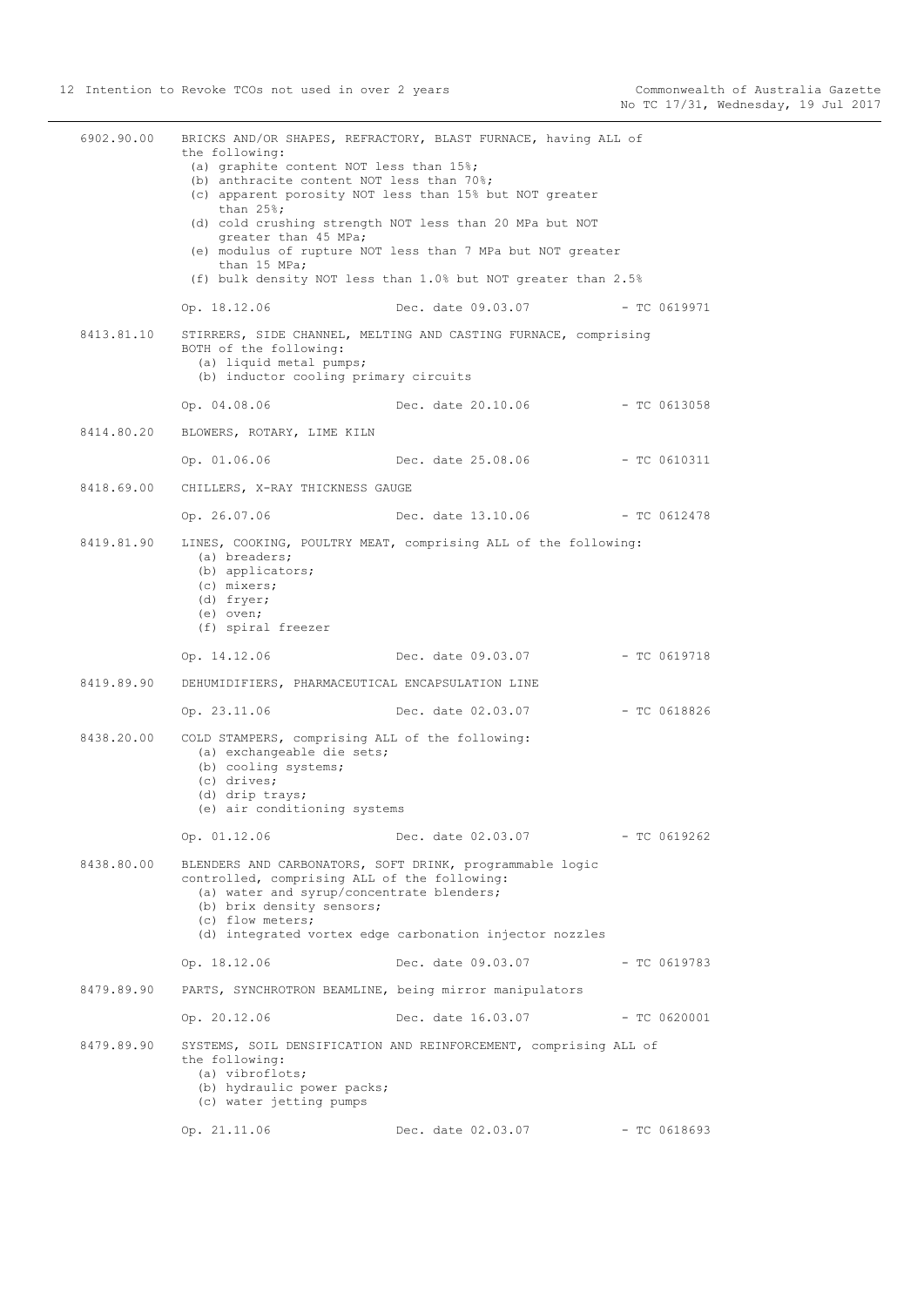| 8484.20.00 | (a) mechanical seals;<br>(b) stuffing boxes;<br>(c) seal rings                                                                                                                                                                                                                                              | PARTS, BLAST FURNACE HOT BLAST VALVE, being ANY of the following: |                |
|------------|-------------------------------------------------------------------------------------------------------------------------------------------------------------------------------------------------------------------------------------------------------------------------------------------------------------|-------------------------------------------------------------------|----------------|
|            | Op. 28.11.06                                                                                                                                                                                                                                                                                                | Dec. date 02.03.07 - TC 0618985                                   |                |
| 8484.90.90 | STRIPS, SEALING, AIR COMPRESSOR TURBINE BLADES                                                                                                                                                                                                                                                              |                                                                   |                |
|            | Op. 05.06.06                                                                                                                                                                                                                                                                                                | Dec. date 18.08.06 - TC 0609970                                   |                |
| 8484.90.90 | PARTS, ROLL END COUPLING, being ANY of the following:<br>(a) swivel rod seals;<br>(b) piston seals;<br>(c) axial face seals                                                                                                                                                                                 |                                                                   |                |
|            | Op. 09.06.06                                                                                                                                                                                                                                                                                                | Dec. date 25.08.06 - TC 0610076                                   |                |
| 8501.52.00 | (a) direct drives;<br>(b) variable speed;<br>(c) three phase;<br>(d) torque NOT less than 28 N.m and NOT greater than<br>32 N.m                                                                                                                                                                             | MOTORS, SWITCHED RELUCTANCE, having ALL of the following:         |                |
|            | Op. 08.06.06                                                                                                                                                                                                                                                                                                | Dec. date 25.08.06                                                | $-$ TC 0609750 |
| 9508.90.00 | PARTS, HALF PIPE RIDE, being ANY of the following:<br>(a) accelerators and/or decelerators;<br>(b) passenger trains;<br>(c) brackets;<br>(d) brakes;<br>(e) cleats;<br>$(f)$ columns;<br>(g) controllers;<br>(h) frames;<br>(i) plates;<br>$(j)$ supports;<br>(k) towers;<br>$(1)$ tracks;<br>(m) weldments |                                                                   |                |
|            | Op. 06.12.06                                                                                                                                                                                                                                                                                                | Dec. date 02.03.07                                                | $-$ TC 0619400 |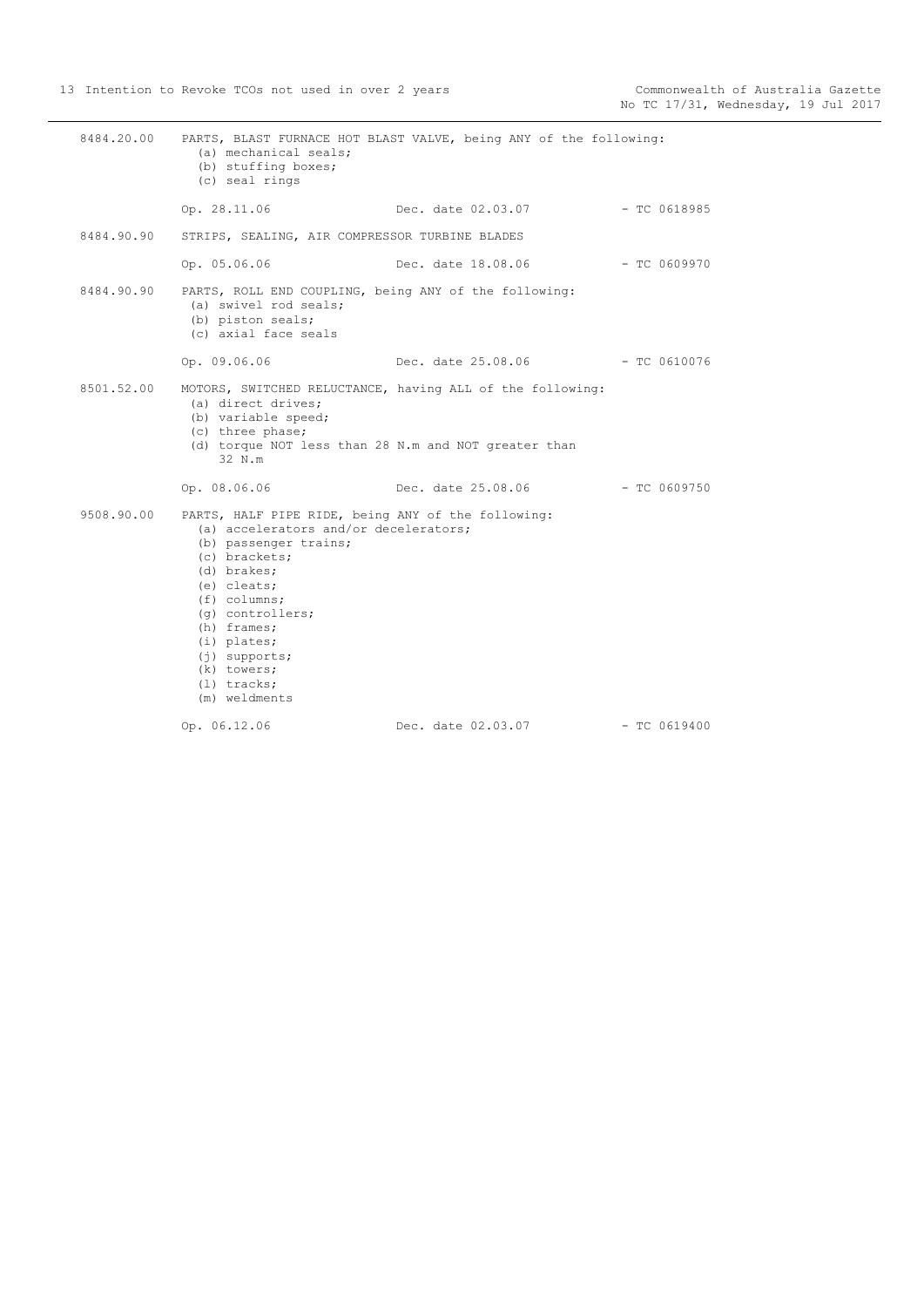#### **CUSTOMS ACT 1901**

#### <span id="page-13-0"></span>**NOTICE PURSUANT TO SECTION 269SE(2) - TARIFF CONCESSION ORDER REVOCATION AT THE INITIATIVE OF THE COMPTROLLER-GENERAL OF CUSTOMS**

The Tariff Concession Orders listed in THE TABLE below have not been used for at least 2 years and have been revoked under Section 269SD(1A). In transit provisions apply.

The intention to revoke these orders was notified in Gazette TC17/25 dated 07 June 2017.

Contact: Email [tarcon@border.gov.au.](mailto:tarcon@border.gov.au)

THE TABLE

|            | Description of Goods including the<br>Customs Tariff Classification                                                                                                                            |                | Schedule 4 Item Number<br>Last Date of Effect |
|------------|------------------------------------------------------------------------------------------------------------------------------------------------------------------------------------------------|----------------|-----------------------------------------------|
| 3926.90.90 | TRANSPARENCIES, COMPUTER PRINTER OR PRINTER-PLOTTER<br>Op. 22.02.00<br>Dec. date 12.05.00                                                                                                      | $-$ TC 0001947 | 50<br>04.07.17                                |
|            | 2 Years non use. In transit provisions apply                                                                                                                                                   |                |                                               |
| 3926.90.90 | WALL DECORATIONS, SILHOUETTE, depicting cartoon characters<br>Op. 28.02.02<br>Dec. date 24.05.02                                                                                               | $- TC 0201801$ | 50<br>04.07.17                                |
|            | 2 Years non use. In transit provisions apply                                                                                                                                                   |                |                                               |
| 3926.90.90 | WALL HOOKS, plastic, incorporating children"s cartoon character<br>Op. 06.01.03<br>Dec. date 14.03.03                                                                                          | $-$ TC 0300133 | 50<br>04.07.17                                |
|            | 2 Years non use. In transit provisions apply                                                                                                                                                   |                |                                               |
| 5907.00.00 | FABRIC, cotton OR polyester base cloth, flock coated on one side,<br>consisting of an embossed flock finish of rayon pile of 0.8 to<br>1.0 denier (both inclusive)                             |                | 50<br>04.07.17                                |
|            | Op. 02.08.01<br>Dec. date 28.12.01                                                                                                                                                             | $-$ TC 0106712 |                                               |
|            | 2 Years non use. In transit provisions apply                                                                                                                                                   |                |                                               |
| 5911.90.90 | PAPER DRYER FABRIC, synthetic, unfinished, having ALL of the<br>following:<br>(a) warp density NOT less than 110 yarn/dm but NOT exceeding<br>$350$ yarn/dm;                                   |                | 50<br>04.07.17                                |
|            | (b) pick count of NOT less than 40 yarn/50 mm but NOT<br>exceeding 120 yarn/50 mm;                                                                                                             |                |                                               |
|            | (c) monofilament having a cross section diameter of NOT less<br>than 0.40 mm but NOT exceeding 1.00 mm<br>Op. 15.11.97<br>Dec. date 12.06.02                                                   | $-$ TC 0204922 |                                               |
|            | 2 Years non use. In transit provisions apply                                                                                                                                                   |                |                                               |
| 6006.31.00 | FABRIC, knitted, 0.1 denier fibre<br>Op. 01.01.02<br>Dec. date 14.01.02                                                                                                                        | $-$ TC 0108354 | 50<br>04.07.17                                |
|            | 2 Years non use. In transit provisions apply                                                                                                                                                   |                |                                               |
| 6305.32.00 | CONTAINERS, FLEXIBLE INTERMEDIATE BULK, compliant with<br>AS 3668 1989, and the Australian Code for the transport<br>of dangerous goods by road and rail, comprising ALL of the<br>following:  |                | 50<br>04.07.17                                |
|            | (a) single point lift with a double sewn protective sleeve;<br>(b) container body U.V. treated circular woven polypropylene;<br>(c) open top;<br>(d) container having star sewn closed bottom; |                |                                               |
|            | (e) low density polyethylene bottleneck type suspended liner<br>with breather patches and holes;                                                                                               |                |                                               |
|            | (f) safe working load of NOT less than 1 200 kg<br>Op. 19.12.03<br>Dec. date 31.03.04                                                                                                          | $-$ TC 0315793 |                                               |
|            | 2 Years non use. In transit provisions apply                                                                                                                                                   |                |                                               |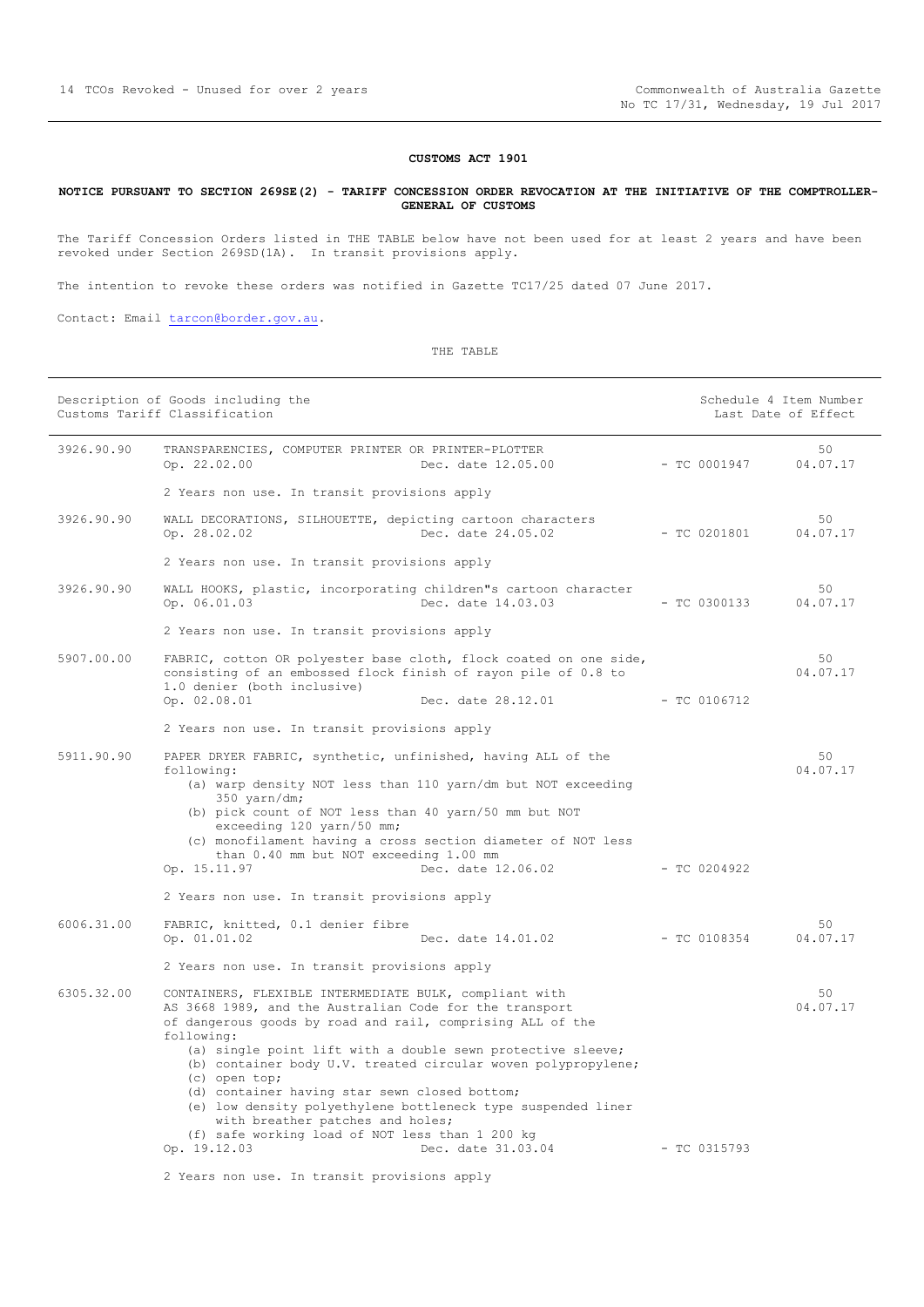15 TCOs Revoked - Unused for over 2 years

|            | Description of Goods including the<br>Customs Tariff Classification                                                                                                                                                                                                                                                                                                                                                                                                                                |                                 |  | Schedule 4 Item Number<br>Last Date of Effect |                |
|------------|----------------------------------------------------------------------------------------------------------------------------------------------------------------------------------------------------------------------------------------------------------------------------------------------------------------------------------------------------------------------------------------------------------------------------------------------------------------------------------------------------|---------------------------------|--|-----------------------------------------------|----------------|
| 6815.99.00 | LADLE SIDE INJECTION DEVICES, refractory gas or reagent, having<br>four or more treatment ports, with or without injection lances<br>Op. 28.10.93                                                                                                                                                                                                                                                                                                                                                  | Dec. date 04.02.94              |  | $-$ TC 9312650                                | 50<br>04.07.17 |
|            | 2 Years non use. In transit provisions apply                                                                                                                                                                                                                                                                                                                                                                                                                                                       |                                 |  |                                               |                |
| 7323.93.00 | COFFEE PERCOLATORS, stovetop, complete with 18/8 grade stainless<br>steel pump and basket<br>Op. 29.10.93                                                                                                                                                                                                                                                                                                                                                                                          | Dec. date 04.02.94              |  | $-$ TC 9312673                                | 50<br>04.07.17 |
|            | 2 Years non use. In transit provisions apply                                                                                                                                                                                                                                                                                                                                                                                                                                                       |                                 |  |                                               |                |
| 8413.50.10 | PUMPS, TRIPLE PLUNGER (TRIPLEX), having ALL of the following:<br>(a) output flow greater than 500 litres/minute;<br>(b) working pressure greater than 30 000 kPa (300 bar);<br>(c) plunger stroke greater than 125.0 mm<br>Op. 06.02.03                                                                                                                                                                                                                                                            | Dec. date 02.05.03 - TC 0301206 |  |                                               | 50<br>04.07.17 |
|            | 2 Years non use. In transit provisions apply                                                                                                                                                                                                                                                                                                                                                                                                                                                       |                                 |  |                                               |                |
| 8451.80.00 | HEAT SETTING LINE, CARPET YARN, comprising ALL of the following:<br>(a) yarn creel;<br>(b) yarn prefeeder;<br>(c) heat setting chamber;<br>(d) yarn dryer;<br>(e) yarn accumulator;<br>(f) friezing machine                                                                                                                                                                                                                                                                                        |                                 |  |                                               | 50<br>04.07.17 |
|            | Op. 19.05.00                                                                                                                                                                                                                                                                                                                                                                                                                                                                                       | Dec. date 28.07.00              |  | - TC 0004873                                  |                |
|            | 2 Years non use. In transit provisions apply                                                                                                                                                                                                                                                                                                                                                                                                                                                       |                                 |  |                                               |                |
| 8474.39.00 | MIXERS, COUNTER CURRENT, comprising ALL of the following:<br>(a) inclined counter rotating mixing pan with an outside<br>diameter NOT less than 2.5 metres and height NOT less<br>than 1 metre;<br>(b) self-cleaning, having wall and bottom scrapers;<br>(c) self-discharging;<br>(d) rotating mixing tool with a speed NOT less than 300 rpm;<br>(e) mixing tool drive motor greater than 150 kw;<br>(f) mixing cycle time NOT greater than 3 minutes at 1.5 tonnes<br>per batch<br>Op. 04.12.03 | Dec. date 15.04.04              |  | - TC 0315321                                  | 50<br>04.07.17 |
|            | 2 Years non use. In transit provisions apply                                                                                                                                                                                                                                                                                                                                                                                                                                                       |                                 |  |                                               |                |
| 8477.59.00 | CAPSULE MAKER, BOTTLE<br>Op. 30.04.03                                                                                                                                                                                                                                                                                                                                                                                                                                                              | Dec. date 25.07.03              |  | $-$ TC 0305028                                | 50<br>04.07.17 |
|            | 2 Years non use. In transit provisions apply                                                                                                                                                                                                                                                                                                                                                                                                                                                       |                                 |  |                                               |                |
| 8479.89.90 | WHEEL AND TYRE MOUNTING LINES, computer controlled<br>Op. 12.08.02                                                                                                                                                                                                                                                                                                                                                                                                                                 | Dec. date 25.10.02              |  | - TC 0207215                                  | 50<br>04.07.17 |
|            | 2 Years non use. In transit provisions apply                                                                                                                                                                                                                                                                                                                                                                                                                                                       |                                 |  |                                               |                |
| 8481.80.90 | VALVES, BLAST FURNACE, being ANY of the following:<br>(a) hot blast valves;<br>(b) waste OR mixed gas shut off valves;<br>(c) cold blast shut off valves;<br>(d) cold blast valves<br>Op. 27.06.01                                                                                                                                                                                                                                                                                                 | Dec. date 07.09.01              |  | $-$ TC 0105142                                | 50<br>04.07.17 |
|            |                                                                                                                                                                                                                                                                                                                                                                                                                                                                                                    |                                 |  |                                               |                |

2 Years non use. In transit provisions apply